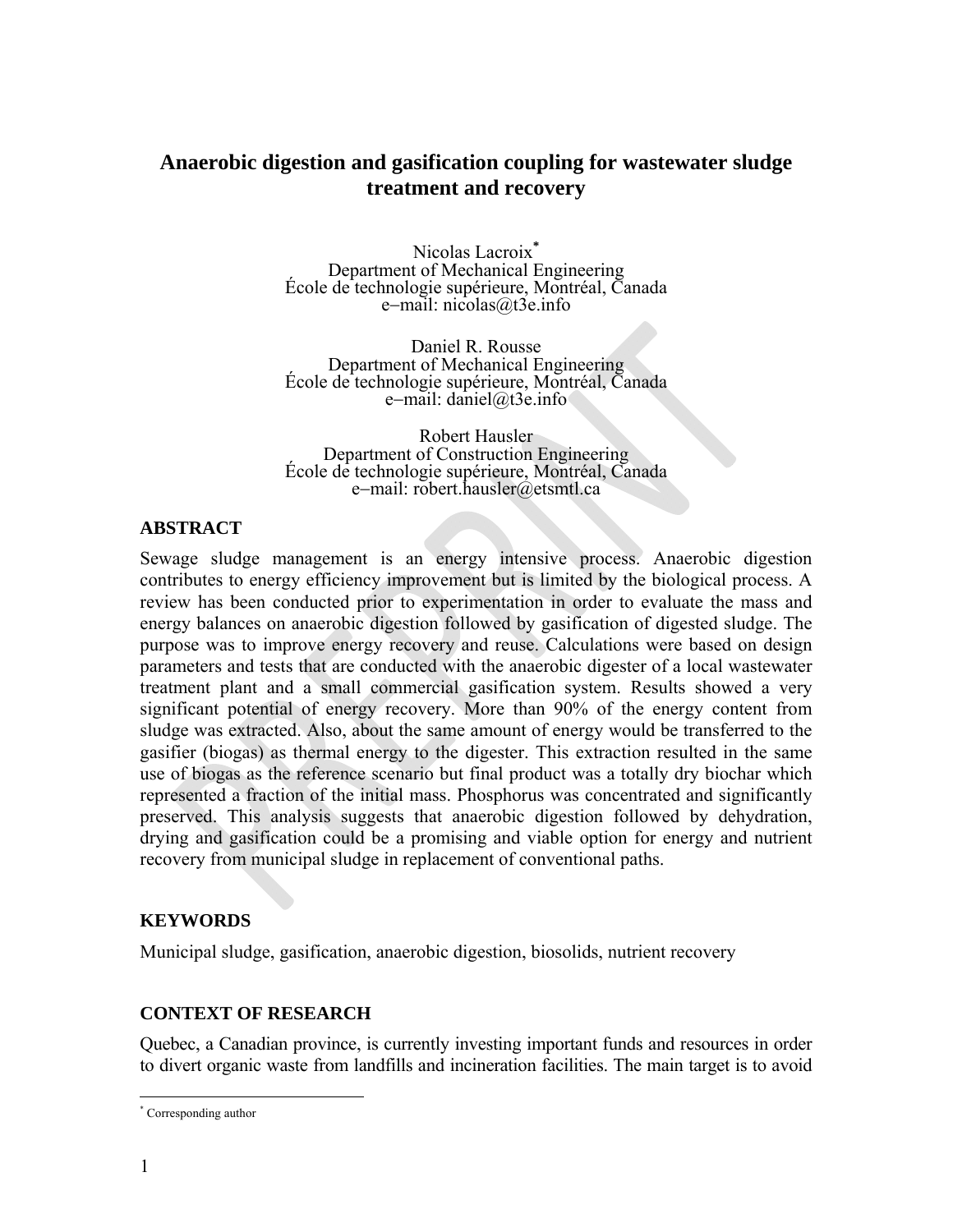all organic waste burial or incineration by 2020. Low tipping fees for landfill have historically been a major barrier but it became widely contested because of the high environmental impacts of this disposal pathway. Focus was brought to municipal sludge earlier because of their high moisture content, which is directly related to disposal cost, whether it is hauled to landfill or thermally degraded on site. Anaerobic digestion (AD) is strongly encouraged by environmental authorities for all types of organic wastes. However, this approach solves the problem only partially. Sludge volume and mass are greatly reduced by AD but the water content of the digested sludge, often called digestate, is still high.

In order to find solutions to this problem, different scenarios have been discussed by the research team but one drew more attention: the treatment of digestate by low temperature gasification. Further investigation was conducted in order to evaluate the potential of anaerobic digestion and gasification coupling for the treatment of municipal wastewater sludge. The current work is presented as the first step of a new research effort at *École de technologie supérieure* (ÉTS) of Montreal. The main objective of this research is to establish a global energy and mass balance of a coupled anaerobic digestion - gasification sludge treatment system. Results will lead to a better understanding of the heat and mass transfers prior to a larger scale application of a combined installation.

### **METHODOLOGY**

The core of this work is divided in three parts. The first and second parts aim to evaluate, respectively, the energy consumption of anaerobic digestion and gasification processes. In order to do so, the theoretical energy and mass balance are established in conjunction with measurements taken at a local wastewater treatment plant (WWTP). Sludge from this site is treated successively through AD and dewatering. Digested sludge is then treated off-site by gasification. The last part merges these analyses in order to optimize the energy transfers between the two processes. The calculation procedure is customizable to fit a specific case. Results are then compared to other studies involving a similar approach. Measurements of parameters (volatiles solids: VS, total solids: TS, chemical oxygen demand: COD, phosphorus, etc.) were taken following *Standard Methods for examination of water and wastewater* (Eaton & Franson, 2005).

### **ANALYSIS**

The analysis is based on data from scientific literature and measurements taken on sludge samples that were anaerobically digested and gasified after. AD parameters are taken from a full scale local WWTP located in the municipality of Châteauguay (Québec). General data is mainly based on annual averages so that temporary conditions do not affect the observations. However, more advanced spot analyses have been conducted in order to evaluate specific parameters. Missing data is based on assumptions derived from literature. The plant uses a primary decantation process followed by a trickling filter and it was originally commissioned in 1991. The solid chain is schematically depicted in Figure 1.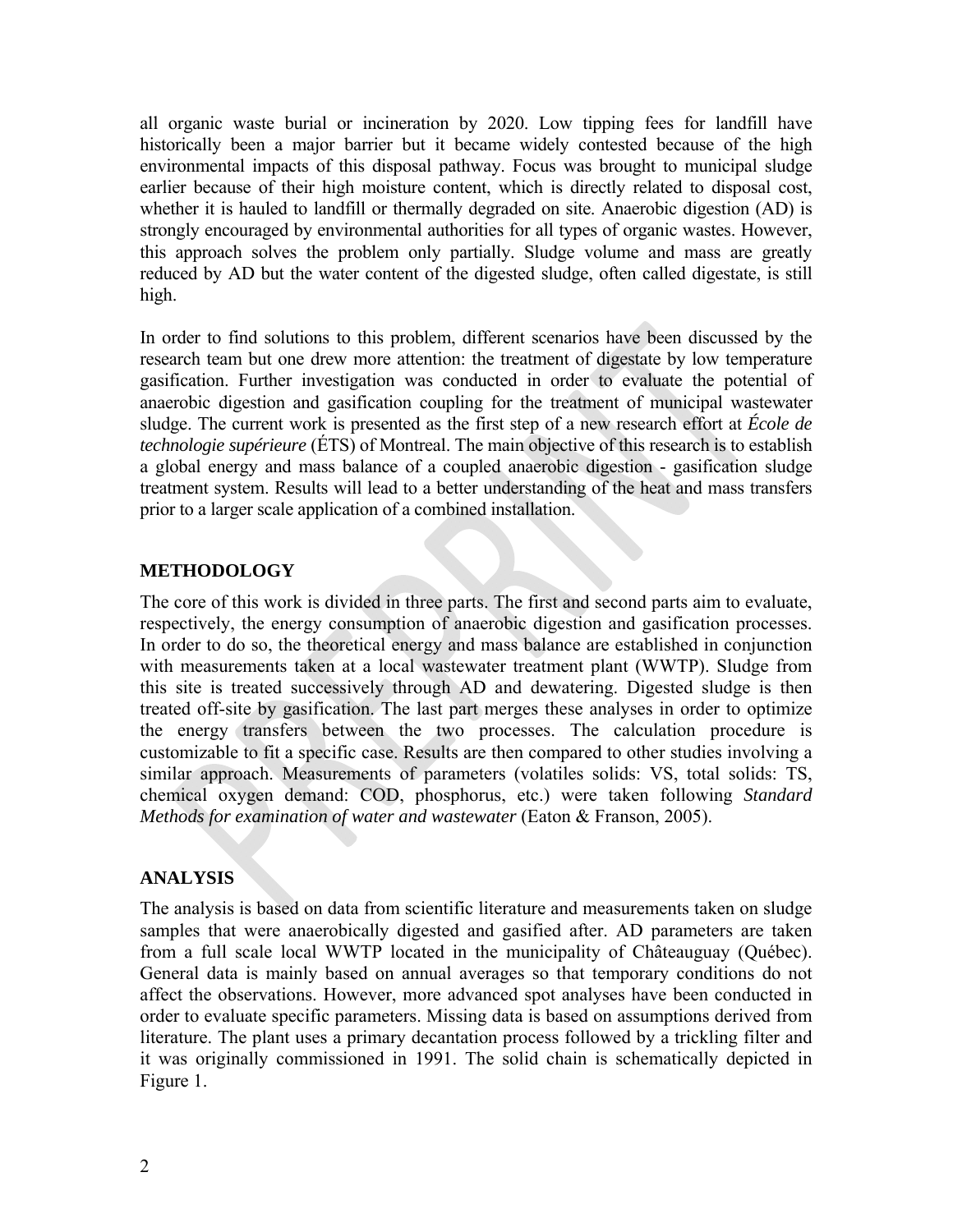

Figure 1. WWTP simplified process diagram

Figure 1 indicates that after screening, degritting and grease removal, the sludge is decanted to obtain a primary sludge that is directly introduced in an anaerobic digester while the remaining wastewater is subject to biological filtration. This secondary sludge is then mixed with primary and directed in the anaerobic digester as well.

Samples from both mixed raw sludge (MRS) and anaerobically digested sludge are collected and regularly analyzed by the plant operators. In the normal process (reference scenario), digested sludge mixed with polymer is dewatered through a filter-press before being sent to landfill. No specific pre-treatment has been applied prior to digestion. Energy use for dewatering is not included in the energy balance because it is related to polymer selection, technology used and operation parameters. Therefore, the value for dewatering can vary significantly. In addition, water extraction process would be exactly the same with or without gasification in the context of this research. The gasification step is considered as a replacement for the dumpster or drying solutions which comes after dewatering.

For comparison with this analysis, work conducted by Boran et al. (2008) showed an excess energy of 8.86 GJ per dry tonne of sludge anaerobically treated and then incinerated excluding energy use of equipments (dewatering, pumping, etc.) but including heating energy (sludge heating, etc.). Cao et al. (2012) presented an energy efficiency of 71.4% for waste activated sludge treated by AD and then by pyrolysis excluding energy requirements for ensuring the processes. Assuming a dry digested sludge LHV of  $17 \text{ MJ} \cdot \text{kg}^{-1}$ , this would lead to a 12.14 GJ per dry tonne.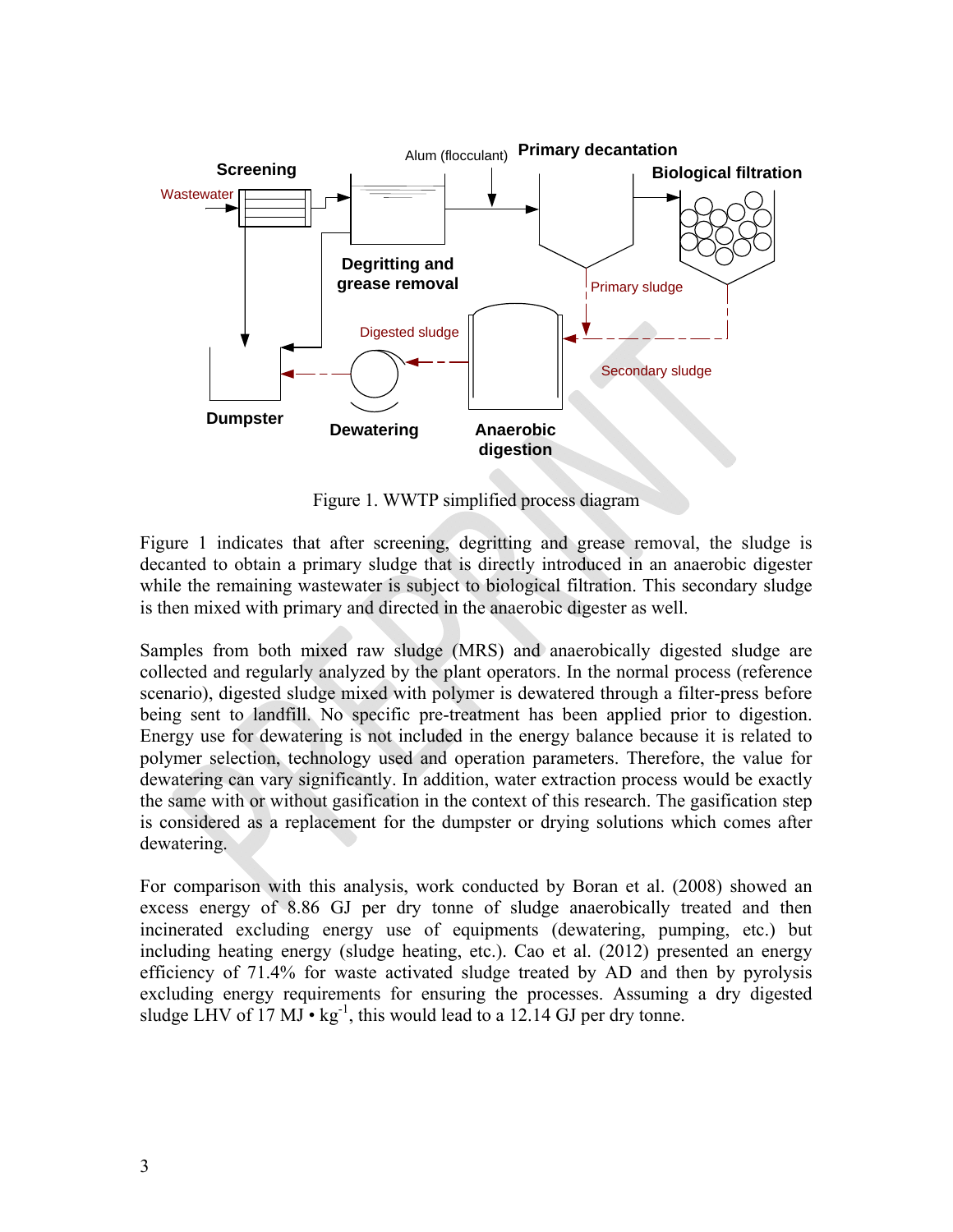#### **Anaerobic digestion**

Characteristics and kinetics of AD are well described in the literature. It is composed of four major steps: hydrolysis, acidogenesis, acetogenesis and methanogenesis. Rate determining step is generally known to be hydrolysis (Appels et al., 2008). For calculation of mass balance, digester input is mixed raw sludge (MRS) which is composed of primary and secondary sludge. Outputs are digested sludge and biogas. Methane yield ( $R<sub>CH4</sub>$ ) can be expressed as follow (Bernet & Buffière, 2011):

$$
R_{CH4} = \frac{Q_{CH4}}{Q_e \times [VS]_F}
$$
 (1)

Methane production over incoming volatile solids (VS) flow indicates methane yield in  $Nm^3$  • kg<sub>VS</sub><sup>-1</sup> (Nm<sup>3</sup>: normal cubic meter at 0°C and 101.3 kPa). This is very important to compare equivalent scenarios. Inorganic content is considered unchanged before and after digestion. It is noted that siloxanes, hydrogen sulfide, ammonia, nitrogen and other volatile compounds are released into biogas during AD process (Ryckebosch et al., 2011) but volume are relatively low and thus are neglected for this analysis. Average performance data indicate a 50% conversion of VS to biogas for a 70% VS sludge. In these conditions, the methane yield can vary greatly and is expected to be between 0.40 and 0.65 Nm<sup>3</sup> CH<sub>4</sub> · kg<sup>-1</sup> VS loaded (Arnaud, 2011; Bernet & Buffière, 2011; Boran et al., 2008; Camacho & Prévot, 2011; Nallathambi Gunaseelan, 1997). Biogas has a presumed composition of 60% CH4 and is saturated in water vapor at process temperature. The mass balance of the AD process is performed using annual average data collected by the plant operators of the WWTP. The plant uses a mesophilic digester of 1500 m<sup>3</sup> followed by another similar tank that is used for settling also with gas recovery. Temperature is kept around 35.5°C during normal operation of the digester. Average hydraulic residence time (HRT) is about 25 days. Organic load is approximately 1.56 kg VS  $m<sup>-3</sup>$  of digester  $\cdot$  d<sup>-1</sup>. The main flows and characteristics of MRS, DS and biogas are presented in Table 1.

| Type of flow     | Direction | Flow<br>$\mathrm{m}^3\text{-}\mathrm{d}^{-1}\mathrm{m}$ | <b>Dryness</b> | Specific<br>gravity | VS   | Dry flow<br>$(t \cdot d^{-1})$ |
|------------------|-----------|---------------------------------------------------------|----------------|---------------------|------|--------------------------------|
| Mixed raw sludge | In        |                                                         | $3.85\%$       | 1.04                | 73 % | 2.89                           |
| Digested sludge  | )ut       | 72                                                      | $2.20\%$       | .02                 | 53 % | l.58                           |
| <b>Biogas</b>    | )ut       | 1453                                                    | Sat.           | -                   | -    | -                              |

Table 1. Average daily flows

Biogas exact composition on a yearly basis is not precisely known. However, based on an assumed CH4 content (60%) (Camacho & Prévot, 2011; Tchobanoglous et al., 2003), VS reduction (48%) and biogas average flow rate, a CH<sub>4</sub> yield of 0.45 Nm<sup>3</sup> CH<sub>4</sub> • kg<sup>-1</sup> VS is evaluated using Equation 1. Remaining compounds are considered to be  $CO<sub>2</sub>$  and saturated water vapor.

Energy consumption factors are taken or adapted from published energy analyses and wastewater treatment references in conjunction with on-site data (Appels et al., 2008;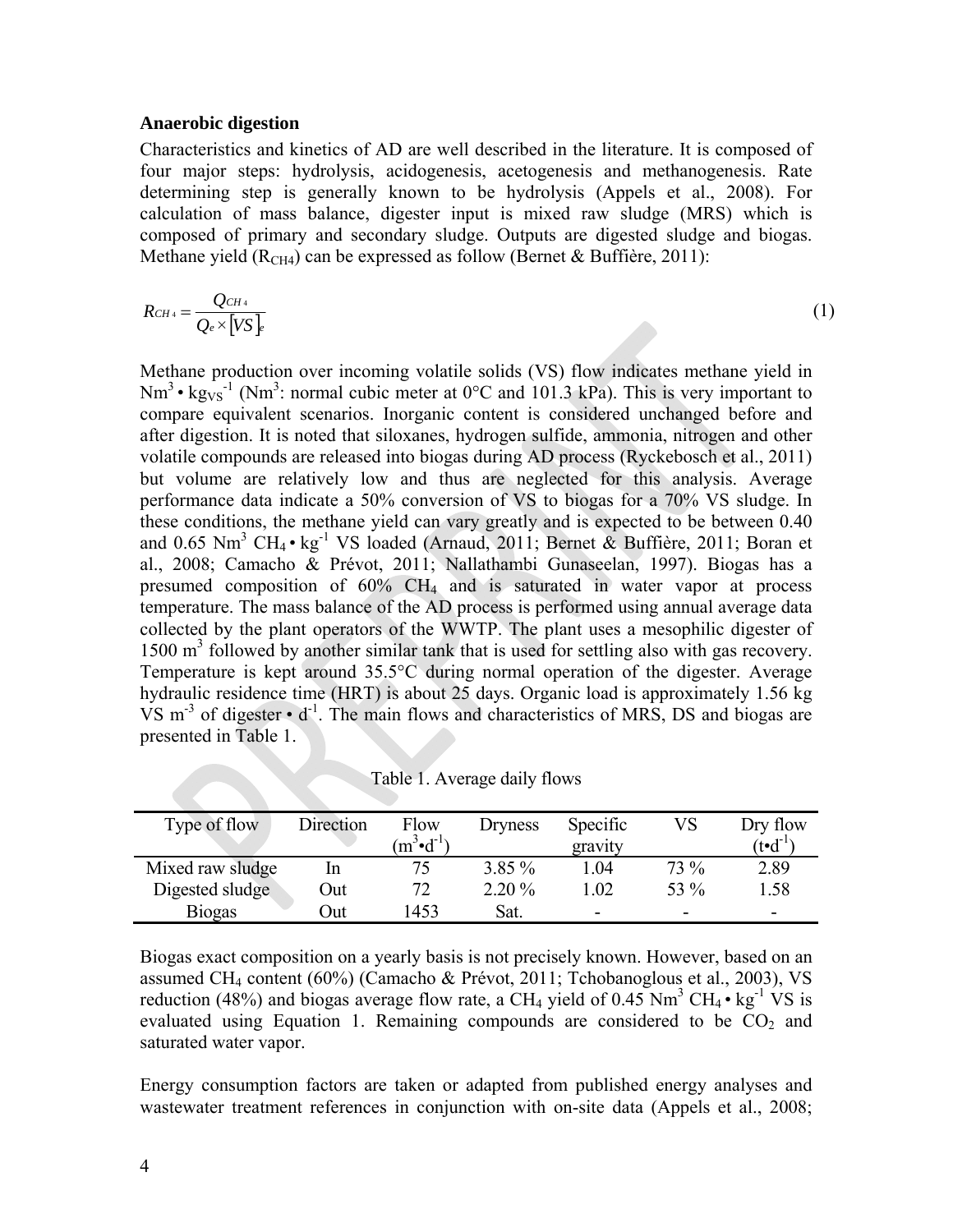Bohn et al., 2007; Boran et al., 2008; Lübken et al., 2007; Moletta, 2011; Tchobanoglous et al., 2003). Energy consumption data is presented in Table 2 and reflect expected values from the WWTP based on annual average and literature (Tchobanoglous et al., 2003).

| Parameter                       | Electrical   | Thermal      | Losses | Thermal       |
|---------------------------------|--------------|--------------|--------|---------------|
|                                 | input $(GJ)$ | input $(GJ)$ | GJ     | output $(GJ)$ |
| Pumping and stirring            | 613          |              | 184    | 429           |
| Affluent heat $(35.5^{\circ}C)$ |              | 2823         |        | 2823          |
| Digester heating                |              | 974          | 974    |               |
| Total                           |              | 3707         |        | 3252          |

Table 2. Annual energy data for anaerobic digestion

Digester heating is calculated using degree-days from Montreal, Canada and all heat contained in the biogas outflow is neglected. Combined electrical and mechanical efficiency of pumping and stirring is assumed to be 70%. For one insulated concrete digesters and one insulated concrete settling tank, the total volume is  $3000 \text{ m}^3$  for a total surface area of about 1300 m<sup>2</sup>. Average daily sludge flow at 3.85% total solids (TS) is 75  $m<sup>3</sup>$  per day. Then, biogas production is 1453  $m<sup>3</sup>$  per day with a LHV taken at 21.5 (Boran et al., 2008; Camacho & Prévot, 2011). The end result is a digestion overall energy investment of 4410 GJ •  $a^{-1}$  for a potential recovery of 3252 GJ •  $a^{-1}$  in low temperature thermal energy and 11 402 GJ  $\cdot$  a<sup>-1</sup> of biogas energy.

### **Gasification**

The gasification process has been widely studied for several decades. Many studies focused on municipal sludge because of its particular management requirements and its high moisture content that represents a challenge. Various gasification approaches exist. The intent here is not to expose them but to evaluate the expected potential. The major steps incurred in gasification are drying, pyrolysis and partial oxidation. Kinetic behavior of pyrolysis, oxidative pyrolysis and gasification has been extensively described and modeled in literature, which is used for design parameters evaluation (Cao & Pawłowski, 2012; J. A. Conesa & Domene, 2011; Font et al., 2005; Groß et al., 2008; Manyà et al., 2006; Scott et al., 2006; Werther & Ogada, 1999). Several studies use three parallel reactions to predict results of the models with decomposition temperature around 250°C, 350°C and 550°C (J. Conesa et al., 1998; Manyà et al., 2003).

For this research, generated syngas is used to tend, as much as possible, toward selfsustainability of gasification. However, experiments have led to a minimum dryness of 45-55 % for autothermic combustion of digested sludge (Boran et al., 2008). This implies that lower dryness level would require auxiliary fuel. Also, in order to minimize loss of moderately volatile elements, such as phosphorus, a low temperature process (400 to 500°C) is used in this study. This is especially important as phosphorus is one of the most valuable fertilizing elements contained in sludge. Also, this element is known to show very little volatilization below 600°C (Bourgel et al., 2011). Phosphorus (expressed as  $P_2O_5$ ) typical concentration in digested sludge is considered to be around 2.5 to 3.6 % TS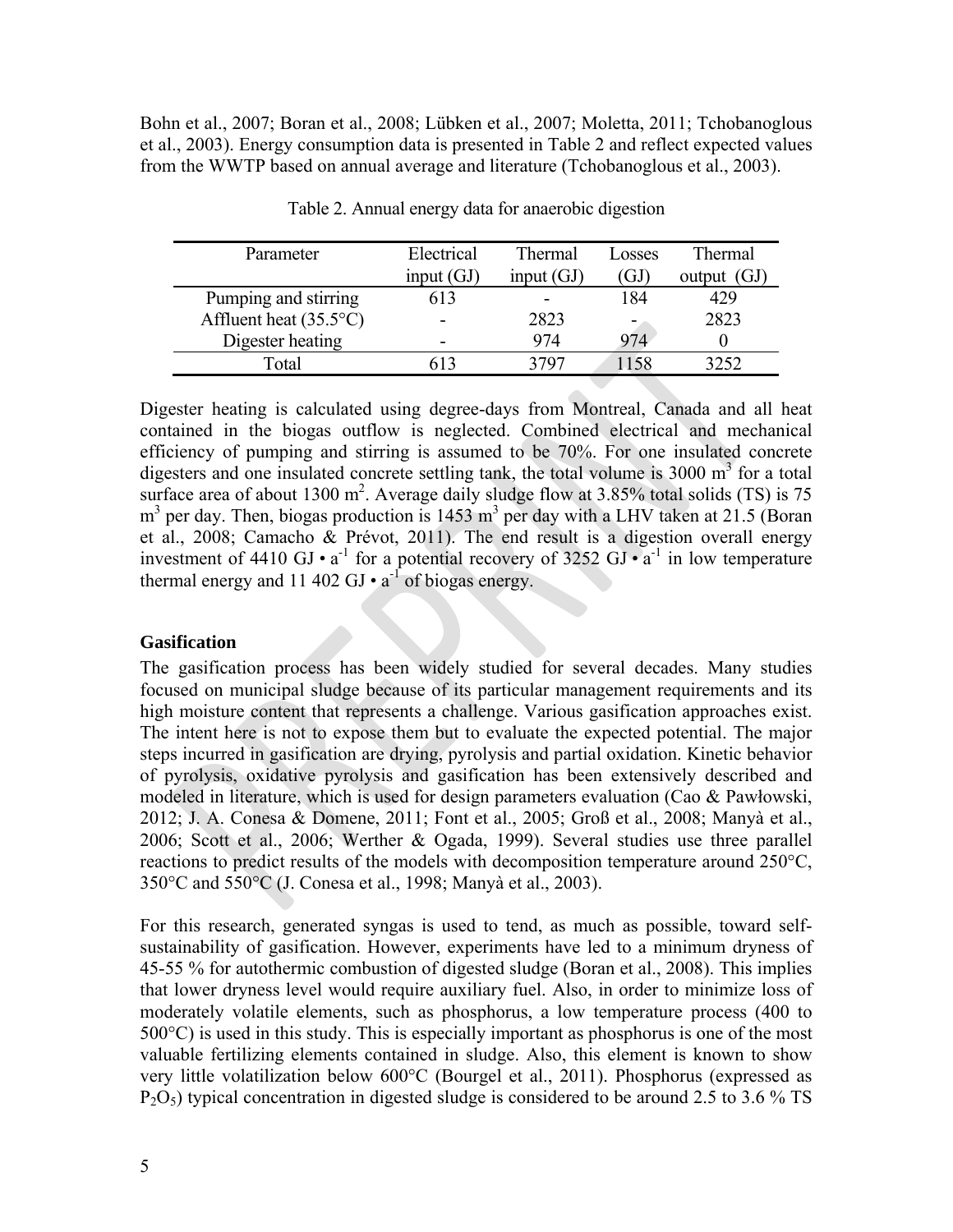(Tchobanoglous et al., 2003; Werther & Ogada, 1999). The mass balance of gasification is based on literature data in addition to VS, mass and heating value reduction. All mass losses are assumed to end up as condensed water and flue gases. For experimentation, digested sludge was transported to an offsite gasifier right after being dewatered. The gasifier is a small capacity commercial unit  $(50 \text{ kg} \cdot \text{h}^{-1})$  designed for energy production from waste using air as the gasifying agent. The gasifier simplified process is shown at Figure 2.



Figure 2. Simplified gasifier process diagram

Syngas is produced in the gasifier at around 450-550°C. It is automatically sent to a combustion chamber maintained at constant temperature (1100°C) with an auxiliary fuel. Flue gases are then directed to a heat exchanger in the gasifier before being quenched in a wet scrubber. Heat is recovered from warm water which is sent back to the scrubber. The collected residue is carbonaceous ash or biochar. Multiples physical analyses were performed on digested sludge and gasified sludge (biochar). The properties of the analyzed products are presented in Table 3.

| Type            | Dryness | VS  | HHV<br>$(MJ kg^{-1}_{\text{dry}})$ |
|-----------------|---------|-----|------------------------------------|
| Digested sludge | $22\%$  | 55% |                                    |
| Gasified sludge | 100%    | 15% |                                    |

Table 3. Properties of digested and gasified sludge

In the gasification process, VS went down from 55% to 15% and water content became negligible. This is equivalent to a mass reduction of 47% on a dry basis and 90% on a wet basis. Measured higher heating value (HHV) of biochar is about 10% of digested sludge but measurements were not very accurate due to the very low residual energy. A biochar sample is shown on Figure 3.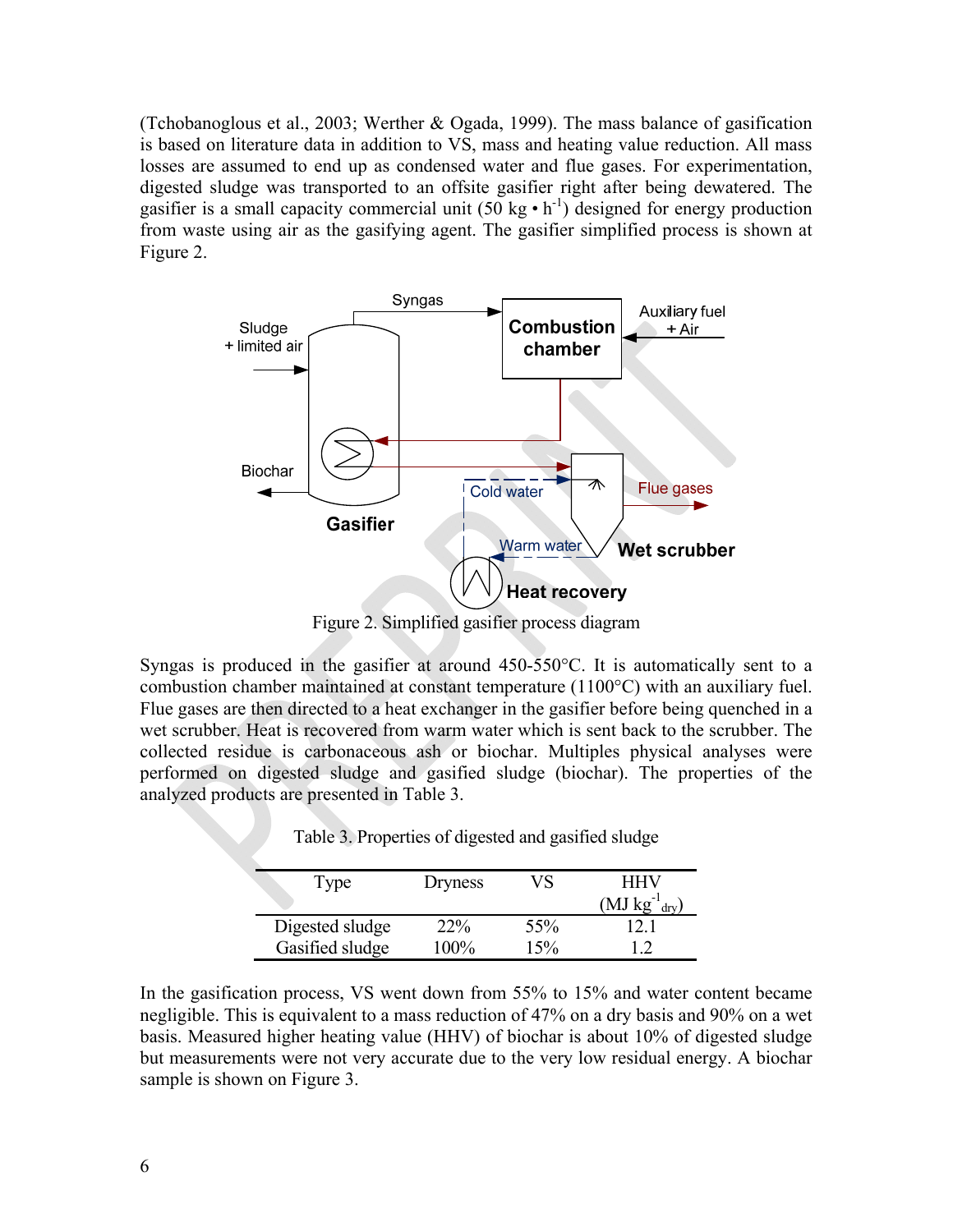

Figure 3. Gasified sludge sample (biochar)

On the energy side, inputs to the system are provided by electrical equipments and auxiliary fuel. However, electrical consumption calculation is excluded because it cannot be considered directly proportional to scaling up and because it is highly dependent upon the technology used. Energy output is the thermal energy recovered from warm water flow. Table 4 contains energy values used for the analysis.

| Parameter          | Energy (GJ) |
|--------------------|-------------|
| Auxiliary fuel     | 3891        |
| Sludge energy      | 6572        |
| <b>Heat losses</b> | $-2267$     |
| Biochar energy     | $-242$      |
| Balance            | 7948        |
|                    |             |

Table 4. Annual energy data for gasification

Preliminary evaluations show that for an input of 10 463 GJ of energy (auxiliary fuel and sludge), there would be 7948 GJ available for recovery. Losses include remaining energy from the biochar and energy that is not recovered from the process due to uncontrolled heat transfer directly to the surrounding environment. About 90% of the total energy content was released during gasification.

### **Anaerobic digestion and gasification coupling**

By merging the energy and mass balances, many transfers can be achievable. Values of potential energy flows are provided in Figure 4. These values are calculated on an annual basis from the average data. The first mass flows (full lines) are sludge (brown) and biogas (green). Water flow (blue) is represented by small dashes lines. Finally, heat (red) is shown by large dashed lines. TPA stands for *tonne per annum* and is expressed on a dry basis.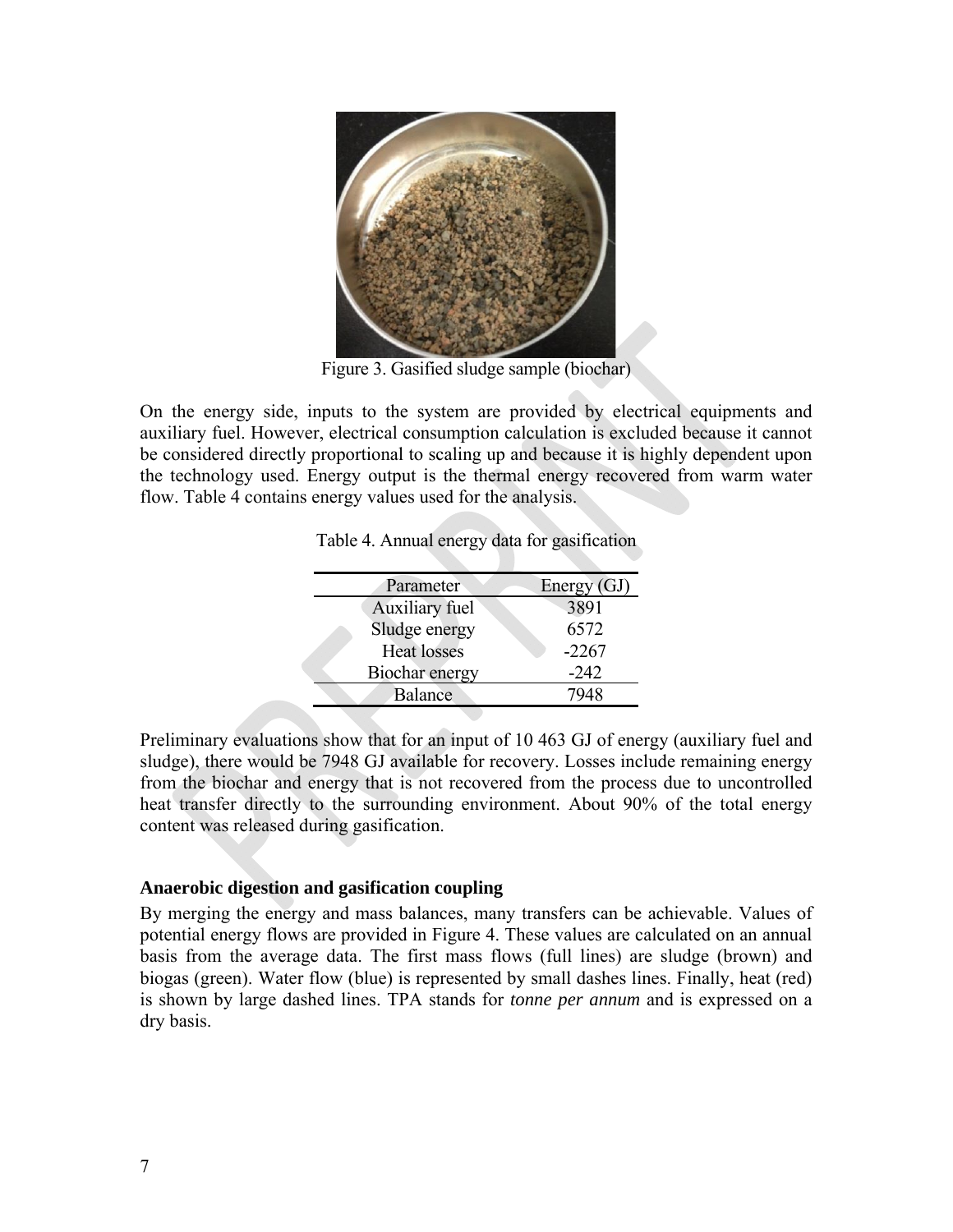

Figure 4. Anaerobic digestion and gasification process diagram and annual flow rates

The coupled process includes transfer of biogas to the gasifier. On the other hand, energy recovered from the gasifier (around 60°C in this case) is used to heat the incoming sludge and the digester. The recoverable energy is 7510 GJ in the form of biogas and 4156 GJ as water at 60°C. Losses are considered but not shown on the figure in order to ease understanding. Excess energy is then evaluated to be 11.5 GJ  $\cdot$  tonne<sup>-1</sup> on a dry basis (7.4) GJ has biogas and 4.1 GJ as heat).

Finally, phosphorus content has been evaluated. Concentrations in digested sludge and biochar were 19 600 mg •  $kg^{-1}$  (1.9%) and 39 400 mg •  $kg^{-1}$  (3.9%) respectively. By deducting the VS reduction, these results show a preservation of 95% of the initial phosphorus content.

# **DISCUSSION**

For the anaerobic digestion, it is obvious that the main energy requirement is heating of incoming sludge. This is especially important because improvement of digesters insulation can have a limited impact on energy consumption. Energy recovery from outgoing flow of the digester is technically challenging due to the nature of sludge and its low temperature differential. However the presence of a gasifier brings a new higher temperature source of energy to fulfill the AD needs. Therefore, it should deserve consideration in digestion systems design. The excess energy result of 11.5 GJ per dry tonne of sludge is coherent with other works (Boran et al., 2008; Cao & Pawłowski, 2012) but is probably slightly overestimated. It is interesting to acknowledge that the energy transferred from the digester to the gasifier (3891 GJ of biogas) is almost the same as the thermal energy taken from gasification to fulfill the heat requirements of the digester and the incoming sludge flow (3797 GJ). Consequently, using the gasification waste heat in an attempt to maximize biogas excess can be seen as an improvement because biogas has a higher energy density and is a much more versatile gas than syngas.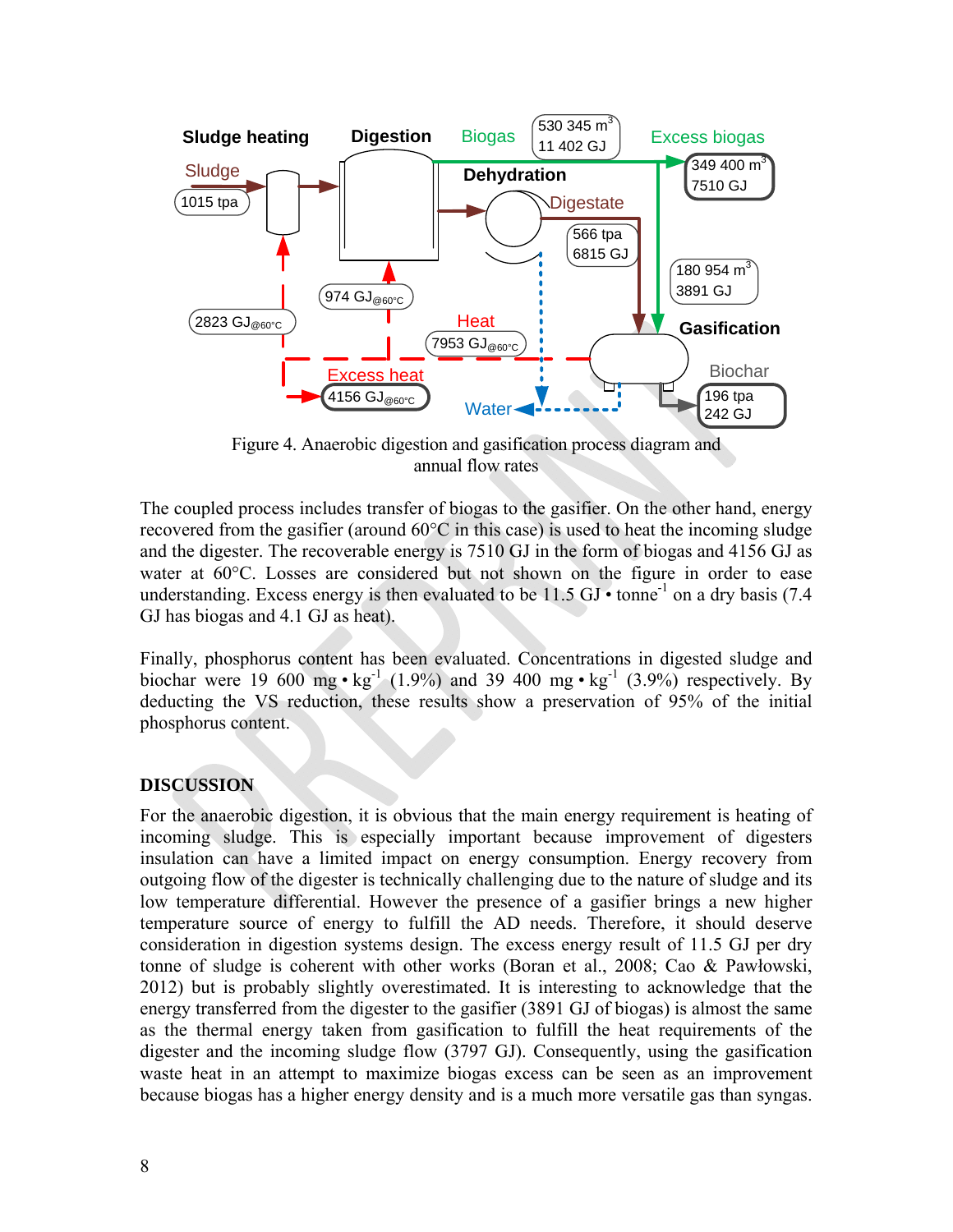Waste excess heat (4156 GJ), if recovered at a higher temperature, could be partly used to pre-dry digestate which would reduce the biogas use even more. This leaves more potential for other outcomes such as biomethane upgrade for grid injection. From another angle, sludge thermal pre-treatments have shown impressive improvement in biogas yields by many studies (Bougrier et al., 2008; Climent et al., 2007). The initial composition of sludge has also been described as highly important and directly related to its degradability (Gavala et al, 2003). The increase in sludge conversion to biogas would result in a lower VS content in digestate, thus leaving less energy for the gasification process. However, dehydrated digested sludge volume would be reduced even more, assuming a similar dewatering potential. Hence, more energy per volume of digestate would be required for gasification but the total energy requirement would decrease because of the reduced volume to be treated.

Most of the heat generated by gasification in this experiment is in the form of hot water around 60°C but it could be optimized by a proper heat exchanger selection. This abundant energy source includes recovered latent energy from condensation of flue gases. There is a major potential for fulfilling most, if not all, of the heating requirements of the AD system depending on the simultaneity of the demand and the production. A comfortable excess of energy is available and should be used for on-site application such as water and air heating. Heat pumps could help increase recovery potential if needed. Nevertheless, more complete calculations are required before attempting a larger scale installation because of the many assumptions made in this work.

### **CONCLUSION**

This project was intended first to evaluate whether or not the anaerobic digestion and gasification coupling could be beneficial from an energy efficiency point of view. Theoretical calculations combined with experimental analyses showed that an important improvement of energy recovery and reuse was possible by combining the two processes. Biogas use remained almost unchanged but the initial scenario did not include any drying while the coupling produces totally dry biochar. Confidence in results would benefit from a more integrated pilot scale coupled process using biogas as the auxiliary fuel. Additional research should be conducted in order to optimize energy transfers and maximize valuable energy outputs such as biogas. Furthermore, an air drying step using waste heat could improve energy efficiency of the process and has been studied (Groß et al., 2008). A very important potential exists for the anaerobic digestion and gasification coupling so emphasis should be put on economical analyses based on local contexts, legislations and incentives. Finally, biochar analyses would help determine whether this product is suitable for agricultural use but it is safe to admit that phosphorus is preserved and concentrated by low temperature gasification.

### **ACKNOWLEDGEMENT**

Authors are grateful for the funders and partners of t3e research chair: Ecosystem, Terragon, ÉTS, STEPPE-ÉTS, CRSNG, FRQNT, Recyc-Québec and Fondation unversitaire Arbour.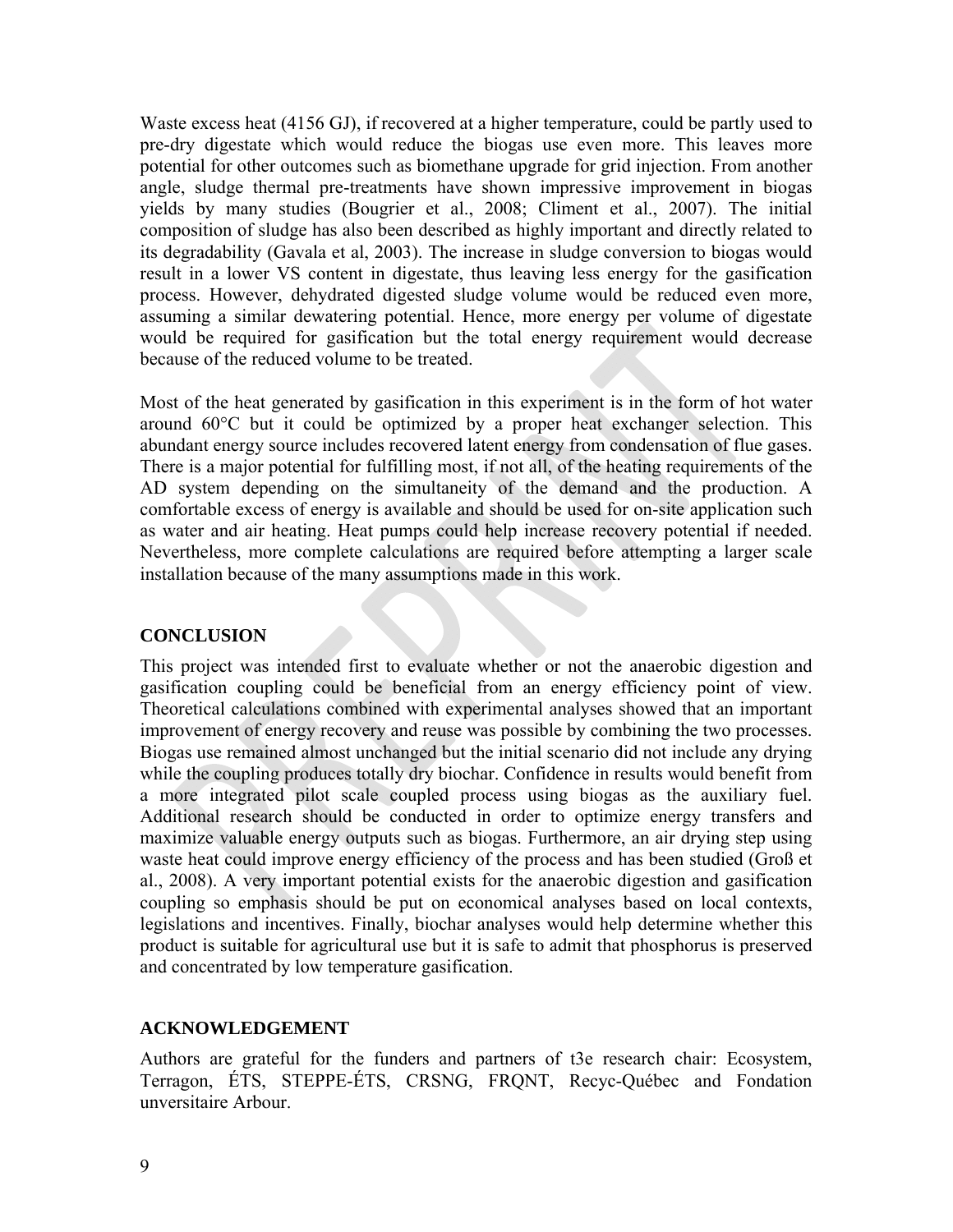#### **REFERENCES**

- Appels, L., Baeyens, J., Degrève, J., & Dewil, R. (2008). Principles and potential of the anaerobic digestion of waste-activated sludge. Progress in Energy and Combustion Science, 34(6), 755-781.
- Arnaud, T. (2011). Traitement et valorisation du biogaz issu d'un réacteur anaérobie. La méthanisation 2e édition, pp. 480-498. Lavoisier. France.
- Bernet, N., & Buffière, P. (2011). Caractérisation de la mise en oeuvre de la méthanisation. La méthanisation 2e édition, pp. 87-113. Lavoisier. France.
- Bohn, I., Björnsson, L., & Mattiasson, B. (2007). The energy balance in farm scale anaerobic digestion of crop residues at 11–37 C. Process Biochemistry, 42(1), 57-64.
- Boran, J., Houdkova, L., Ucekaj, V., & Stehlik, P. (2008). Utilization of energy from thermal treatment of sludge. Management of Environmental Quality: An International Journal, 19(4), 433-443.
- Bougrier, C., Delgenès, J. P., & Carrère, H. (2008). Effects of thermal treatments on five different waste activated sludge samples solubilisation, physical properties and anaerobic digestion. Chemical Engineering Journal, 139(2), 236-244.
- Bourgel, C., Véron, E., Poirier, J., Defoort, F., Seiler, J.-M., & Peregrina, C. (2011). Behavior of Phosphorus and Other Inorganics during the Gasification of Sewage Sludge. Energy & Fuels. 25(12), 5707–5717.
- Camacho, P., & Prévot, C. (2011). Méthanisation des boues. La méthanisation 2e édition, pp. 87-113. Lavoisier. France.
- Cao, Y., & Pawłowski, A. (2012). Sewage sludge-to-energy approaches based on anaerobic digestion and pyrolysis: Brief overview and energy efficiency assessment. Renewable and Sustainable Energy Reviews, 16(3), 1657-1665.
- Climent, M., Ferrer, I., Baeza, M. d. M., Artola, A., Vázquez, F., & Font, X. (2007). Effects of thermal and mechanical pretreatments of secondary sludge on biogas production under thermophilic conditions. Chemical Engineering Journal, 133(1–3), 335-342.
- Conesa, J., Marcilla, A., Moral, R., Moreno-Caselles, J., & Perez-Espinosa, A. (1998). Evolution of gases in the primary pyrolysis of different sewage sludges. Thermochimica Acta, 313(1), 63-73.
- Conesa, J. A., & Domene, A. (2011). Biomasses pyrolysis and combustion kinetics through n-th order parallel reactions. Thermochimica Acta, 523(1), 176-181.
- Eaton, A. D., & Franson, M. A. H. (2005). Standard methods for the examination of water & wastewater. American Public Health Association. USA.
- Font, R., Fullana, A., & Conesa, J. (2005). Kinetic models for the pyrolysis and combustion of two types of sewage sludge. Journal of Analytical and Applied Pyrolysis, 74(1-2), 429-438.
- Gavala, H. N., Yenal, U., Skiadas, I. V., Westermann, P., & Ahring, B. K. (2003). Mesophilic and thermophilic anaerobic digestion of primary and secondary sludge. Effect of pre-treatment at elevated temperature. Water Research, 37(19), 4561-4572.
- Groß, B., Eder, C., Grziwa, P., Horst, J., & Kimmerle, K. (2008). Energy recovery from sewage sludge by means of fluidised bed gasification. Waste Management, 28(10), 1819-1826.
- Lübken, M., Wichern, M., Schlattmann, M., Gronauer, A., & Horn, H. (2007). Modelling the energy balance of an anaerobic digester fed with cattle manure and renewable energy crops. Water Research, 41(18), 4085-4096.